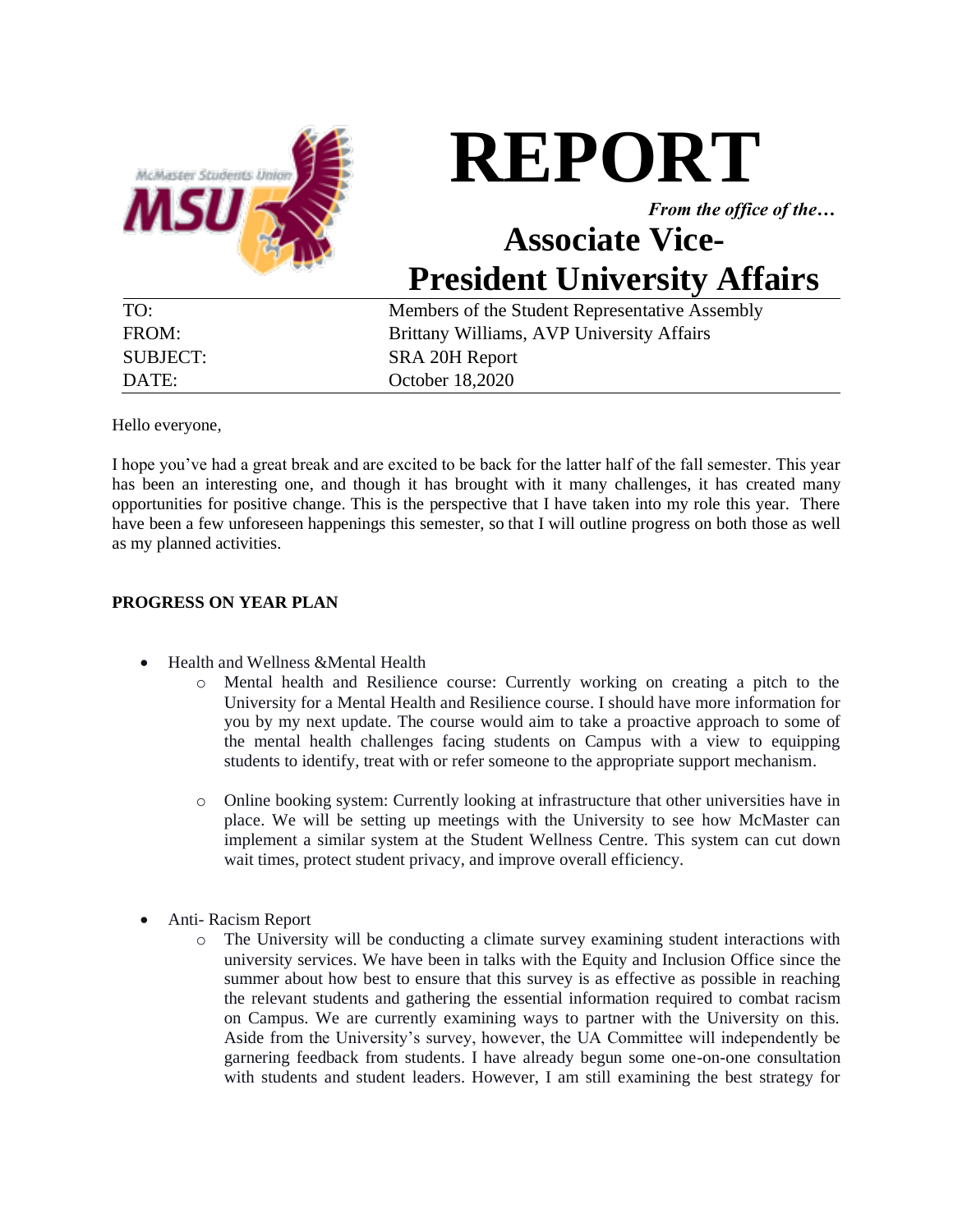information gathering. This student feedback will be integrated into a year-end report, which will outline recommendations to the University.

- Security Services
	- o We continue to persist with our security services advocacy. One of my focuses is lobbying the University to improve its transparency surrounding data collected by security services. It is challenging to lobby the University on this issue when the very data we need to aid in our lobbying efforts is currently unavailable. In our meetings with the Equity and Inclusion Office, there appears to be support for this. There were concerns raised about the logistics surrounding data collection, but we will continue talking with them on this in early November.
- Improved International Student Support
	- o This year I will be publishing an International Student Report highlighting current concerns and challenges international students face, alongside our recommendations. I have begun talks with international students and international student groups to understand the broad areas to which we will need to direct our focus. Many of the concerns highlighted thus far are Covid related. They include a need for better mental health support, online access and accessibility problems and, testing and examination concerns. We will continue some research within the UA committee this semester, laying the groundwork for our survey, focus groups and consultations in the upcoming semester.
	- o Additionally, I am working with the MSU President, Giancarlo, to create an MSU International Student Committee to focus on current international student concerns. We hope to do this through the various faculties' societies. The aim is that a permanent University International Student Advisory Committee can supersede this one.

#### **Other**

- Review of University Policies Due to Covid-19: There are currently a few sections of University policies that have been rendered redundant or are inapplicable to students due to Covid-19. Many of these surround accessibility and examinations. We have begun highlighting these areas and are meeting with relevant university parties to see what changes can be made on the ground to ensure that students are best supported at this time.
- Online Access for International Students: Coming into the semester, many international students, especially those in China, were facing many issues accessing the required websites they needed for school. We worked with the University and Students in China to improve some of these accessibility issues. There are still many online access and accessibility issues facing international students and the broader student community. I am continuing to lobby the University on this front.

# **PAST EVENTS, PROJECTS & ACTIVITIES**

- Sustainability
	- o Many of my sustainability plans have taken a back seat, given many of the changing needs this semester. However, in my role as AVP UA, I sit on the Sustainability Education Committee. Last week Adeola of SRA Art Sci and Christy of SRA Science and I successfully wrapped up our SoBi campaign. This Campaign aimed to highlight